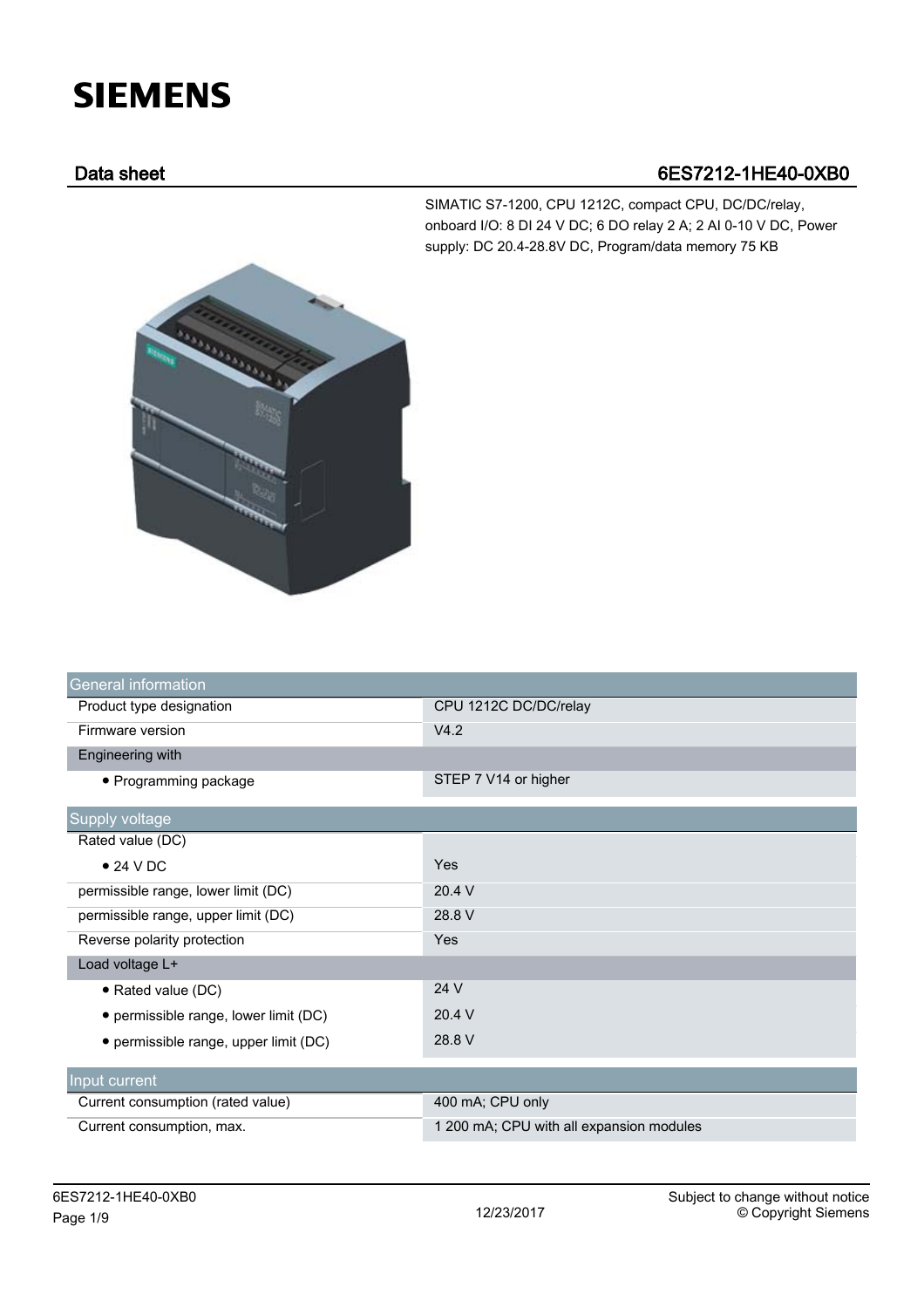| Inrush current, max.                                         | 12 A; at 28.8 V                                                                                                                                                           |
|--------------------------------------------------------------|---------------------------------------------------------------------------------------------------------------------------------------------------------------------------|
| $ ^{2}t$                                                     | 0.8 A <sup>2</sup> ·s                                                                                                                                                     |
| Output current                                               |                                                                                                                                                                           |
| for backplane bus (5 V DC), max.                             | 1 000 mA; Max. 5 V DC for SM and CM                                                                                                                                       |
| <b>Encoder supply</b>                                        |                                                                                                                                                                           |
| 24 V encoder supply                                          |                                                                                                                                                                           |
| $\bullet$ 24 V                                               | L+ minus 4 V DC min.                                                                                                                                                      |
| Power loss                                                   |                                                                                                                                                                           |
| Power loss, typ.                                             | 9 W                                                                                                                                                                       |
| Memory                                                       |                                                                                                                                                                           |
| Work memory                                                  |                                                                                                                                                                           |
| • integrated                                                 | 75 kbyte                                                                                                                                                                  |
| · expandable                                                 | <b>No</b>                                                                                                                                                                 |
| Load memory                                                  |                                                                                                                                                                           |
| • integrated                                                 | 2 Mbyte                                                                                                                                                                   |
| · Plug-in (SIMATIC Memory Card), max.                        | with SIMATIC memory card                                                                                                                                                  |
| Backup                                                       |                                                                                                                                                                           |
| $\bullet$ present                                            | Yes                                                                                                                                                                       |
| • maintenance-free                                           | Yes                                                                                                                                                                       |
| • without battery                                            | Yes                                                                                                                                                                       |
| CPU processing times                                         |                                                                                                                                                                           |
| for bit operations, typ.                                     | 0.08 µs; / instruction                                                                                                                                                    |
| for word operations, typ.                                    | 1.7 µs; / instruction                                                                                                                                                     |
| for floating point arithmetic, typ.                          | 2.3 µs; / instruction                                                                                                                                                     |
| <b>CPU-blocks</b>                                            |                                                                                                                                                                           |
| Number of blocks (total)                                     | DBs, FCs, FBs, counters and timers. The maximum number of<br>addressable blocks ranges from 1 to 65535. There is no<br>restriction, the entire working memory can be used |
| <b>OB</b>                                                    |                                                                                                                                                                           |
| • Number, max.                                               | Limited only by RAM for code                                                                                                                                              |
| Data areas and their retentivity                             |                                                                                                                                                                           |
| Retentive data area (incl. timers, counters, flags),<br>max. | 10 kbyte                                                                                                                                                                  |
| Flag                                                         |                                                                                                                                                                           |
| • Number, max.                                               | 4 kbyte; Size of bit memory address area                                                                                                                                  |
| Local data                                                   |                                                                                                                                                                           |
| • per priority class, max.                                   | 16 kbyte; Priority class 1 (program cycle): 16 KB, priority class 2<br>to 26: 6 KB                                                                                        |
| Address area                                                 |                                                                                                                                                                           |
| Process image                                                |                                                                                                                                                                           |
|                                                              |                                                                                                                                                                           |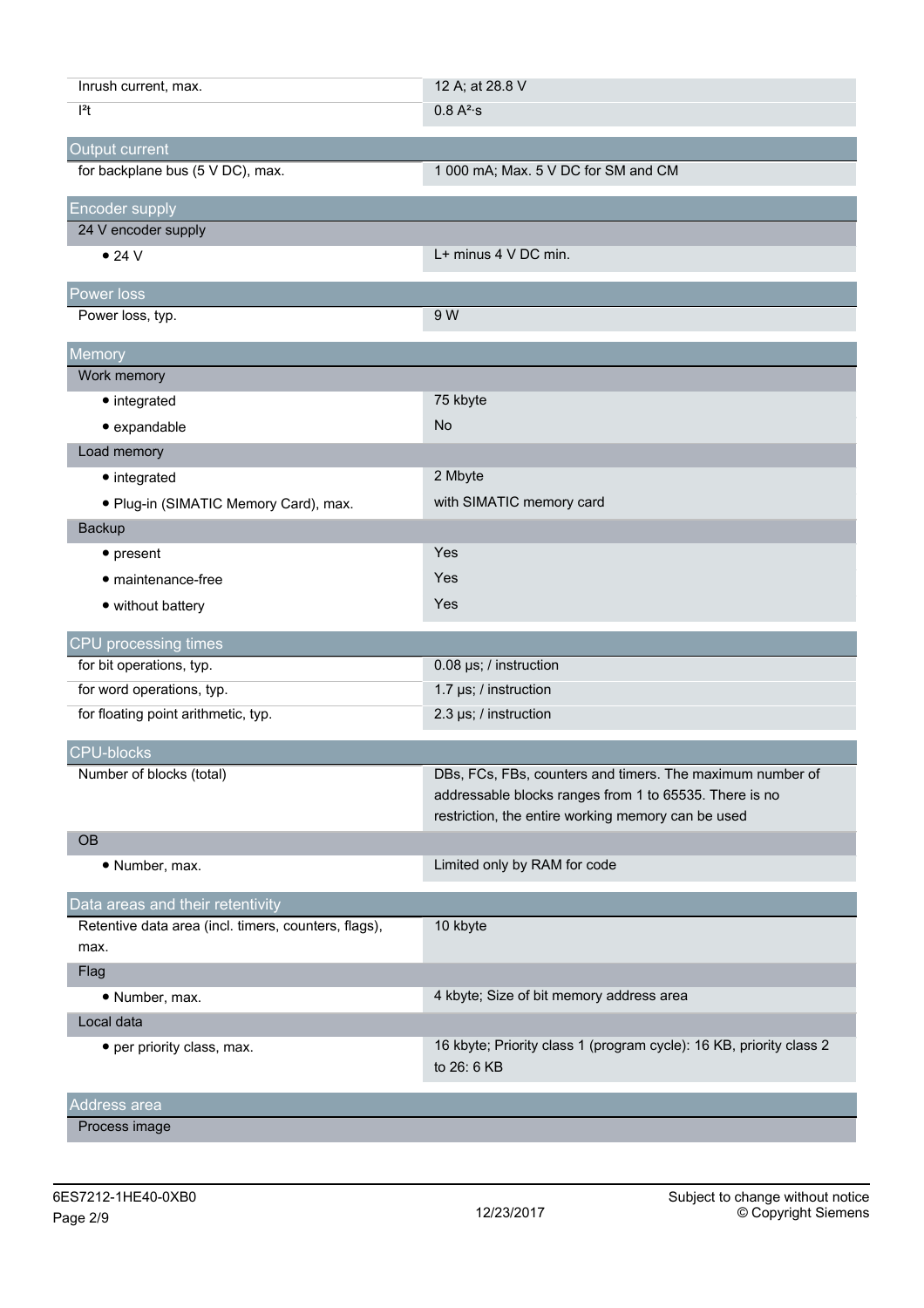| · Inputs, adjustable                                         | 1 kbyte                                                                                     |
|--------------------------------------------------------------|---------------------------------------------------------------------------------------------|
| · Outputs, adjustable                                        | 1 kbyte                                                                                     |
|                                                              |                                                                                             |
| Hardware configuration<br>Number of modules per system, max. | 3 comm. modules, 1 signal board, 2 signal modules                                           |
|                                                              |                                                                                             |
| Time of day                                                  |                                                                                             |
| <b>Clock</b>                                                 |                                                                                             |
| • Hardware clock (real-time)                                 | Yes                                                                                         |
| • Backup time                                                | 480 h; Typical                                                                              |
| • Deviation per day, max.                                    | ±60 s/month at 25 °C                                                                        |
| <b>Digital inputs</b>                                        |                                                                                             |
| Number of digital inputs                                     | 8; Integrated                                                                               |
| • of which inputs usable for technological<br>functions      | 4; HSC (High Speed Counting)                                                                |
| Source/sink input                                            | Yes                                                                                         |
| Number of simultaneously controllable inputs                 |                                                                                             |
| all mounting positions                                       |                                                                                             |
| - up to 40 $^{\circ}$ C, max.                                | 8                                                                                           |
| Input voltage                                                |                                                                                             |
| • Rated value (DC)                                           | 24 V                                                                                        |
| • for signal "0"                                             | 5 V DC at 1 mA                                                                              |
| • for signal "1"                                             | 15 V DC at 2.5 mA                                                                           |
| Input delay (for rated value of input voltage)               |                                                                                             |
| for standard inputs                                          |                                                                                             |
| - parameterizable                                            | 0.2 ms, 0.4 ms, 0.8 ms, 1.6 ms, 3.2 ms, 6.4 ms and 12.8 ms,<br>selectable in groups of four |
| - at "0" to "1", min.                                        | 0.2 <sub>ms</sub>                                                                           |
| - at "0" to "1", max.                                        | 12.8 ms                                                                                     |
| for interrupt inputs                                         |                                                                                             |
| - parameterizable                                            | Yes                                                                                         |
| for counter/technological functions                          |                                                                                             |
| - parameterizable                                            | Single phase: 3 @ 100 kHz & 3 @ 30 kHz, differential: 3 @ 80<br>kHz & 3 @ 30 kHz            |
| Cable length                                                 |                                                                                             |
| · shielded, max.                                             | 500 m; 50 m for technological functions                                                     |
| · unshielded, max.                                           | 300 m; For technological functions: No                                                      |
| Digital outputs                                              |                                                                                             |
| Number of digital outputs                                    | 6; Relays                                                                                   |
| Switching capacity of the outputs                            |                                                                                             |
| • with resistive load, max.                                  | 2A                                                                                          |
| · on lamp load, max.                                         | 30 W with DC, 200 W with AC                                                                 |
| Output delay with resistive load                             |                                                                                             |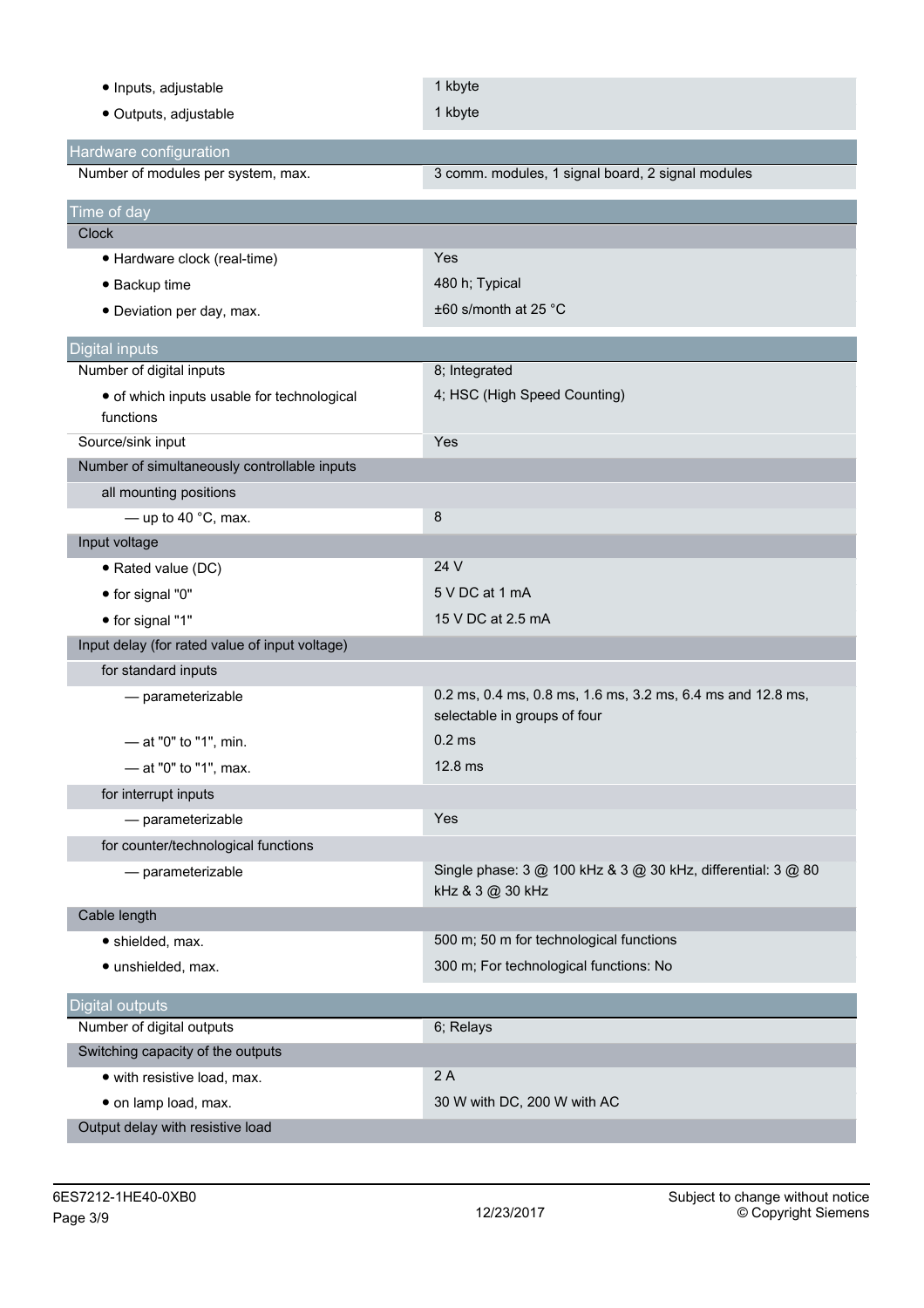| • "0" to "1", max.                                        | 10 ms; max.                                            |
|-----------------------------------------------------------|--------------------------------------------------------|
| • "1" to "0", max.                                        | 10 ms; max.                                            |
| Relay outputs                                             |                                                        |
| • Number of operating cycles, max.                        | mechanically 10 million, at rated load voltage 100 000 |
| Cable length                                              |                                                        |
| · shielded, max.                                          | 500 m                                                  |
| · unshielded, max.                                        | 150 m                                                  |
| Analog inputs                                             |                                                        |
| Number of analog inputs                                   | $\overline{2}$                                         |
| Input ranges                                              |                                                        |
| • Voltage                                                 | Yes                                                    |
| Input ranges (rated values), voltages                     |                                                        |
| $\bullet$ 0 to +10 V                                      | Yes                                                    |
| • Input resistance (0 to 10 V)                            | ≥100k ohms                                             |
| Cable length                                              |                                                        |
| · shielded, max.                                          | 100 m; twisted and shielded                            |
|                                                           |                                                        |
| Analog outputs<br>Number of analog outputs                | $\pmb{0}$                                              |
|                                                           |                                                        |
| Analog value generation for the inputs                    |                                                        |
| Integration and conversion time/resolution per channel    |                                                        |
| • Resolution with overrange (bit including sign),<br>max. | 10 bit                                                 |
| • Integration time, parameterizable                       | Yes                                                    |
| • Conversion time (per channel)                           | $625 \,\mu s$                                          |
| Encoder                                                   |                                                        |
| Connectable encoders                                      |                                                        |
| • 2-wire sensor                                           | Yes                                                    |
| 1. Interface                                              |                                                        |
| Interface type                                            | <b>PROFINET</b>                                        |
| Physics                                                   | Ethernet                                               |
| Isolated                                                  | Yes                                                    |
| automatic detection of transmission rate                  | Yes                                                    |
| Autonegotiation                                           | Yes                                                    |
| Autocrossing                                              | Yes                                                    |
| Interface types                                           |                                                        |
| • Number of ports                                         | $\mathbf{1}$                                           |
| • integrated switch                                       | No                                                     |
| Functionality                                             |                                                        |
|                                                           |                                                        |
| • PROFINET IO Controller                                  | Yes<br>Yes                                             |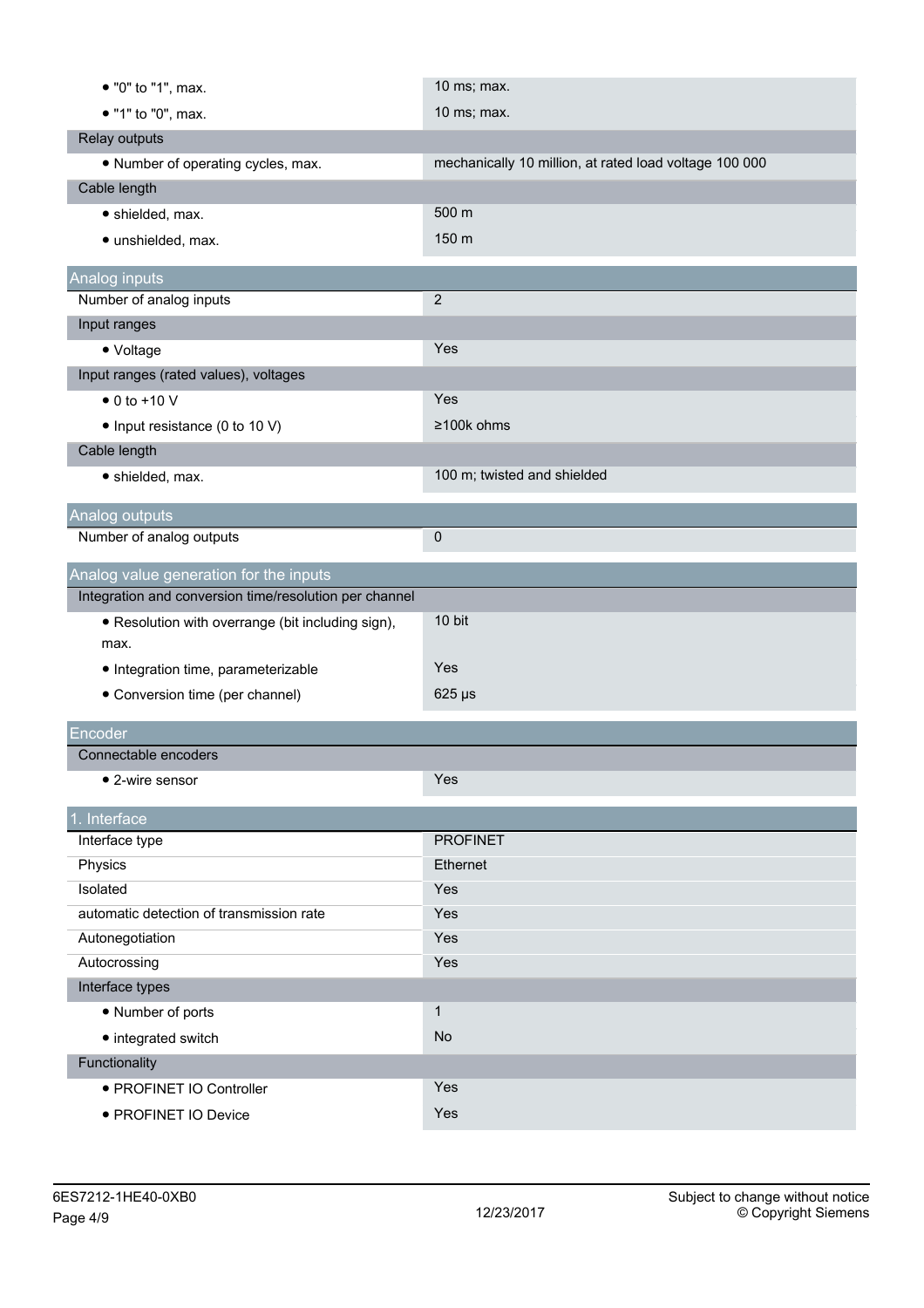| • SIMATIC communication                    | Yes                                                        |
|--------------------------------------------|------------------------------------------------------------|
| • Open IE communication                    | Yes                                                        |
| • Web server                               | Yes                                                        |
| · Media redundancy                         | <b>No</b>                                                  |
| PROFINET IO Controller                     |                                                            |
| · Transmission rate, max.                  | 100 Mbit/s                                                 |
| Services                                   |                                                            |
| - PG/OP communication                      | Yes                                                        |
| -S7 routing                                | Yes                                                        |
| - Isochronous mode                         | <b>No</b>                                                  |
| - Open IE communication                    | Yes                                                        |
| $-$ IRT                                    | <b>No</b>                                                  |
| $-MRP$                                     | <b>No</b>                                                  |
| $-MRPD$                                    | <b>No</b>                                                  |
| - PROFlenergy                              | <b>No</b>                                                  |
| - Prioritized startup                      | Yes                                                        |
| - Number of IO devices with prioritized    | 16                                                         |
| startup, max.                              |                                                            |
| - Number of connectable IO Devices, max.   | 16                                                         |
| - Number of connectable IO Devices for RT, | 16                                                         |
| max.                                       |                                                            |
| - of which in line, max.                   | 16                                                         |
| - Activation/deactivation of IO Devices    | Yes                                                        |
| - Number of IO Devices that can be         | 8                                                          |
| simultaneously activated/deactivated, max. |                                                            |
| - Updating time                            | The minimum value of the update time also depends on the   |
|                                            | communication component set for PROFINET IO, on the number |

### PROFINET IO Device

| <b>Services</b>                        |            |
|----------------------------------------|------------|
| - PG/OP communication                  | Yes        |
| -S7 routing                            | Yes        |
| - Isochronous mode                     | <b>No</b>  |
| - Open IE communication                | Yes        |
| $-$ IRT                                | <b>No</b>  |
| $-MRP$                                 | <b>No</b>  |
| $-MRPD$                                | <b>No</b>  |
| - PROFlenergy                          | Yes        |
| - Shared device                        | <b>Yes</b> |
| - Number of IO Controllers with shared | 2          |
| device, max.                           |            |

of IO devices and the quantity of configured user data.

### Protocols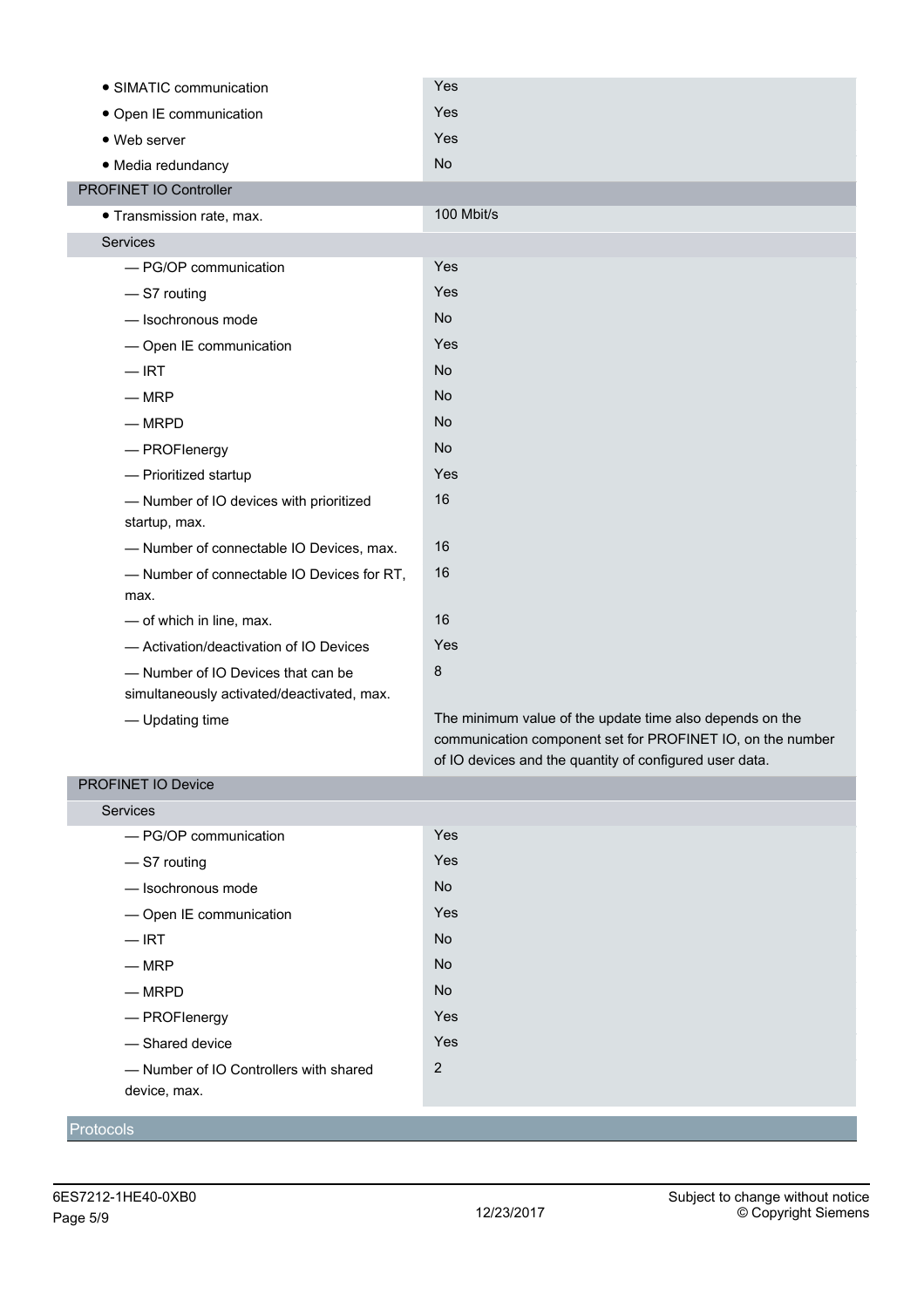| Supports protocol for PROFINET IO   | Yes                                                                     |
|-------------------------------------|-------------------------------------------------------------------------|
| <b>PROFIBUS</b>                     | Yes; CM 1243-5 required                                                 |
| AS-Interface                        | Yes; CM 1243-2 required                                                 |
| Protocols (Ethernet)                |                                                                         |
| $\bullet$ TCP/IP                    | Yes                                                                     |
| $\bullet$ DHCP                      | <b>No</b>                                                               |
| $\bullet$ SNMP                      | Yes                                                                     |
| $\bullet$ DCP                       | Yes                                                                     |
| $\bullet$ LLDP                      | Yes                                                                     |
| Open IE communication               |                                                                         |
| $\bullet$ TCP/IP                    | Yes                                                                     |
| - Data length, max.                 | 8 kbyte                                                                 |
| • ISO-on-TCP (RFC1006)              | Yes                                                                     |
| - Data length, max.                 | 8 kbyte                                                                 |
| $\bullet$ UDP                       | Yes                                                                     |
| - Data length, max.                 | 1 472 byte                                                              |
| Web server                          |                                                                         |
| • User-defined websites             | Yes                                                                     |
| Further protocols                   |                                                                         |
| • MODBUS                            | Yes                                                                     |
| <b>Communication functions</b>      |                                                                         |
| S7 communication                    |                                                                         |
| • supported                         | Yes                                                                     |
| • as server                         | Yes                                                                     |
| • as client                         | Yes                                                                     |
| · User data per job, max.           | See online help (S7 communication, user data size)                      |
| Web server                          |                                                                         |
| • supported                         | Yes                                                                     |
| Number of connections               |                                                                         |
| • overall                           | 16; dynamically                                                         |
|                                     |                                                                         |
|                                     |                                                                         |
| <b>Test commissioning functions</b> |                                                                         |
| Status/control                      |                                                                         |
| · Status/control variable           | Yes                                                                     |
| • Variables                         | Inputs/outputs, memory bits, DBs, distributed I/Os, timers,<br>counters |
| Forcing                             |                                                                         |
| • Forcing                           | Yes                                                                     |
| Diagnostic buffer                   |                                                                         |
| $\bullet$ present                   | Yes                                                                     |
| <b>Traces</b>                       |                                                                         |
| • Number of configurable Traces     | $\sqrt{2}$                                                              |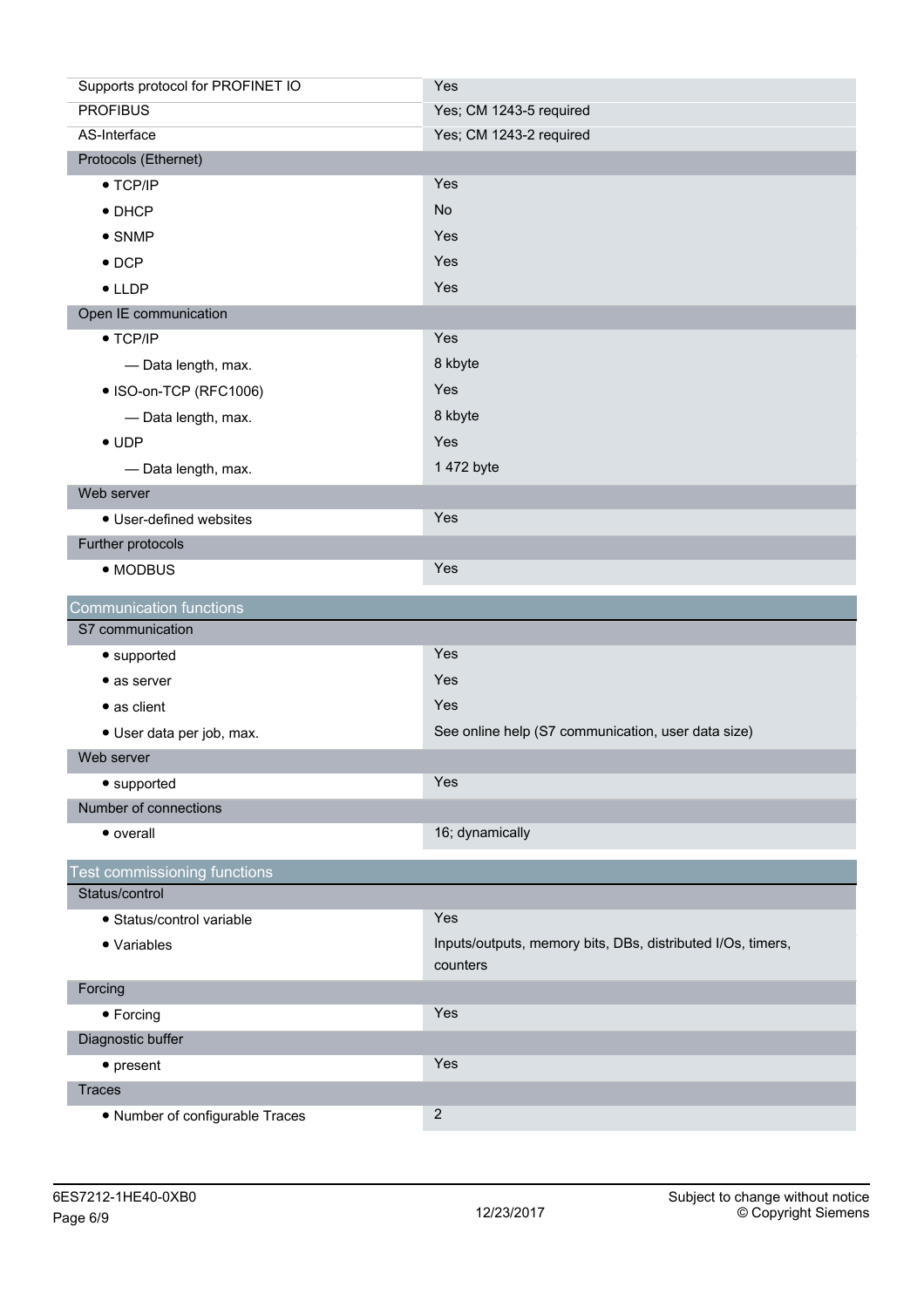| • Memory size per trace, max.                                                                 | 512 kbyte            |
|-----------------------------------------------------------------------------------------------|----------------------|
| Interrupts/diagnostics/status information                                                     |                      |
| Diagnostics indication LED                                                                    |                      |
| • RUN/STOP LED                                                                                | Yes                  |
| $\bullet$ ERROR LED                                                                           | Yes                  |
| • MAINT LED                                                                                   | Yes                  |
|                                                                                               |                      |
| <b>Integrated Functions</b><br>Number of counters                                             | $\overline{4}$       |
|                                                                                               | 100 kHz              |
| Counting frequency (counter) max.                                                             | Yes                  |
| Frequency measurement                                                                         | Yes                  |
| controlled positioning                                                                        | $\bf 8$              |
| Number of position-controlled positioning axes, max.                                          |                      |
| Number of positioning axes via pulse-direction<br>interface                                   | Up to 4 with SB 1222 |
| PID controller                                                                                | Yes                  |
| Number of alarm inputs                                                                        | $\overline{4}$       |
| Potential separation                                                                          |                      |
| Potential separation digital inputs                                                           |                      |
| · Potential separation digital inputs                                                         | 500V AC for 1 minute |
| • between the channels, in groups of                                                          | $\mathbf{1}$         |
| Potential separation digital outputs                                                          |                      |
| • Potential separation digital outputs                                                        | Relays               |
| • between the channels                                                                        | <b>No</b>            |
| • between the channels, in groups of                                                          | $\overline{2}$       |
| <b>EMC</b>                                                                                    |                      |
| Interference immunity against discharge of static electricity                                 |                      |
| • Interference immunity against discharge of                                                  | Yes                  |
| static electricity acc. to IEC 61000-4-2                                                      |                      |
| - Test voltage at air discharge                                                               | 8 kV                 |
| - Test voltage at contact discharge                                                           | 6 kV                 |
| Interference immunity to cable-borne interference                                             |                      |
| • Interference immunity on supply lines acc. to                                               | Yes                  |
| IEC 61000-4-4                                                                                 |                      |
| • Interference immunity on signal cables acc. to<br>IEC 61000-4-4                             | Yes                  |
| Interference immunity against voltage surge                                                   |                      |
| • on the supply lines acc. to IEC 61000-4-5                                                   | Yes                  |
| Interference immunity against conducted variable disturbance induced by high-frequency fields |                      |
| • Interference immunity against high-frequency<br>radiation acc. to IEC 61000-4-6             | Yes                  |
| Emission of radio interference acc. to EN 55 011                                              |                      |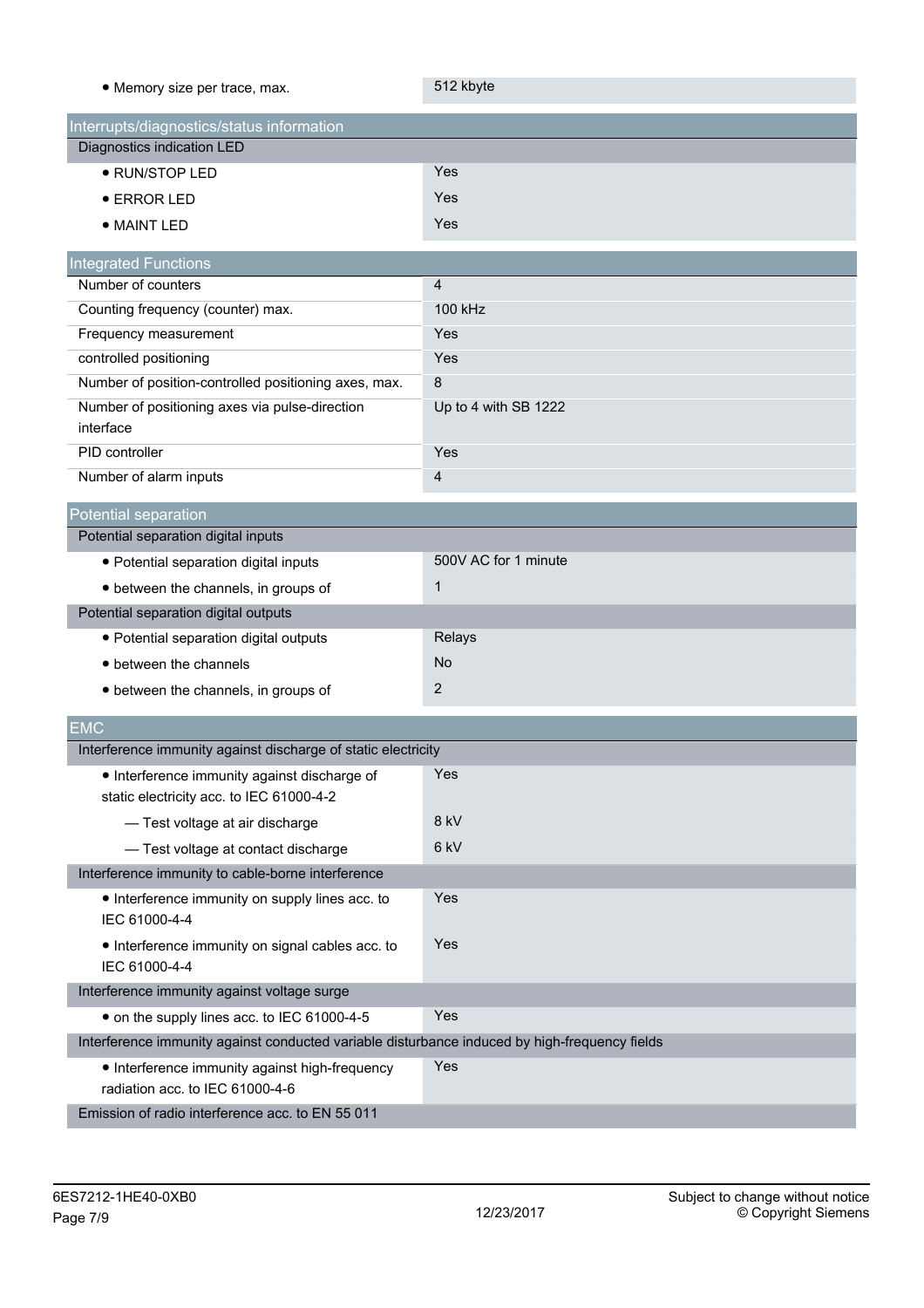- Limit class A, for use in industrial areas Yes; Group 1
- 

• Limit class B, for use in residential areas Yes; When appropriate measures are used to ensure compliance with the limits for Class B according to EN 55011

| Degree and class of protection                                   |                                                                                                                                                                                   |
|------------------------------------------------------------------|-----------------------------------------------------------------------------------------------------------------------------------------------------------------------------------|
| Degree of protection acc. to EN 60529                            |                                                                                                                                                                                   |
| $\bullet$ IP20                                                   | Yes                                                                                                                                                                               |
| Standards, approvals, certificates                               |                                                                                                                                                                                   |
| CE mark                                                          | Yes                                                                                                                                                                               |
| UL approval                                                      | Yes                                                                                                                                                                               |
| cULus                                                            | Yes                                                                                                                                                                               |
| FM approval                                                      | Yes                                                                                                                                                                               |
| RCM (formerly C-TICK)                                            | Yes                                                                                                                                                                               |
| KC approval                                                      | Yes                                                                                                                                                                               |
| Marine approval                                                  | Yes                                                                                                                                                                               |
| <b>Ambient conditions</b>                                        |                                                                                                                                                                                   |
| Free fall                                                        |                                                                                                                                                                                   |
| • Fall height, max.                                              | 0.3 m; five times, in product package                                                                                                                                             |
| Ambient temperature during operation                             |                                                                                                                                                                                   |
| $\bullet$ min.                                                   | $-20 °C$                                                                                                                                                                          |
| • <sub>max.</sub>                                                | 60 °C; Number of simultaneously activated inputs or outputs 4 or<br>3 (no adjacent points) at 60 °C horizontal or 50 °C vertical, 8 or 6<br>at 55 °C horizontal or 45 °C vertical |
| • horizontal installation, min.                                  | $-20 °C$                                                                                                                                                                          |
| • horizontal installation, max.                                  | 60 °C                                                                                                                                                                             |
| • vertical installation, min.                                    | $-20 °C$                                                                                                                                                                          |
| • vertical installation, max.                                    | 50 °C                                                                                                                                                                             |
| Ambient temperature during storage/transportation                |                                                                                                                                                                                   |
| $\bullet$ min.                                                   | -40 $^{\circ}$ C                                                                                                                                                                  |
| • <sub>max.</sub>                                                | 70 °C                                                                                                                                                                             |
| Air pressure acc. to IEC 60068-2-13                              |                                                                                                                                                                                   |
| · Operation, min.                                                | 795 hPa                                                                                                                                                                           |
| · Operation, max.                                                | 1080 hPa                                                                                                                                                                          |
| • Storage/transport, min.                                        | 660 hPa                                                                                                                                                                           |
| · Storage/transport, max.                                        | 1 080 hPa                                                                                                                                                                         |
| Altitude during operation relating to sea level                  |                                                                                                                                                                                   |
| · Installation altitude, min.                                    | $-1000$ m                                                                                                                                                                         |
| · Installation altitude, max.                                    | 2 000 m                                                                                                                                                                           |
| Relative humidity                                                |                                                                                                                                                                                   |
| · Operation, max.                                                | 95 %; no condensation                                                                                                                                                             |
| <b>Vibrations</b>                                                |                                                                                                                                                                                   |
| · Vibration resistance during operation acc. to<br>IEC 60068-2-6 | 2 g (m/s <sup>2</sup> ) wall mounting, 1 g (m/s <sup>2</sup> ) DIN rail                                                                                                           |